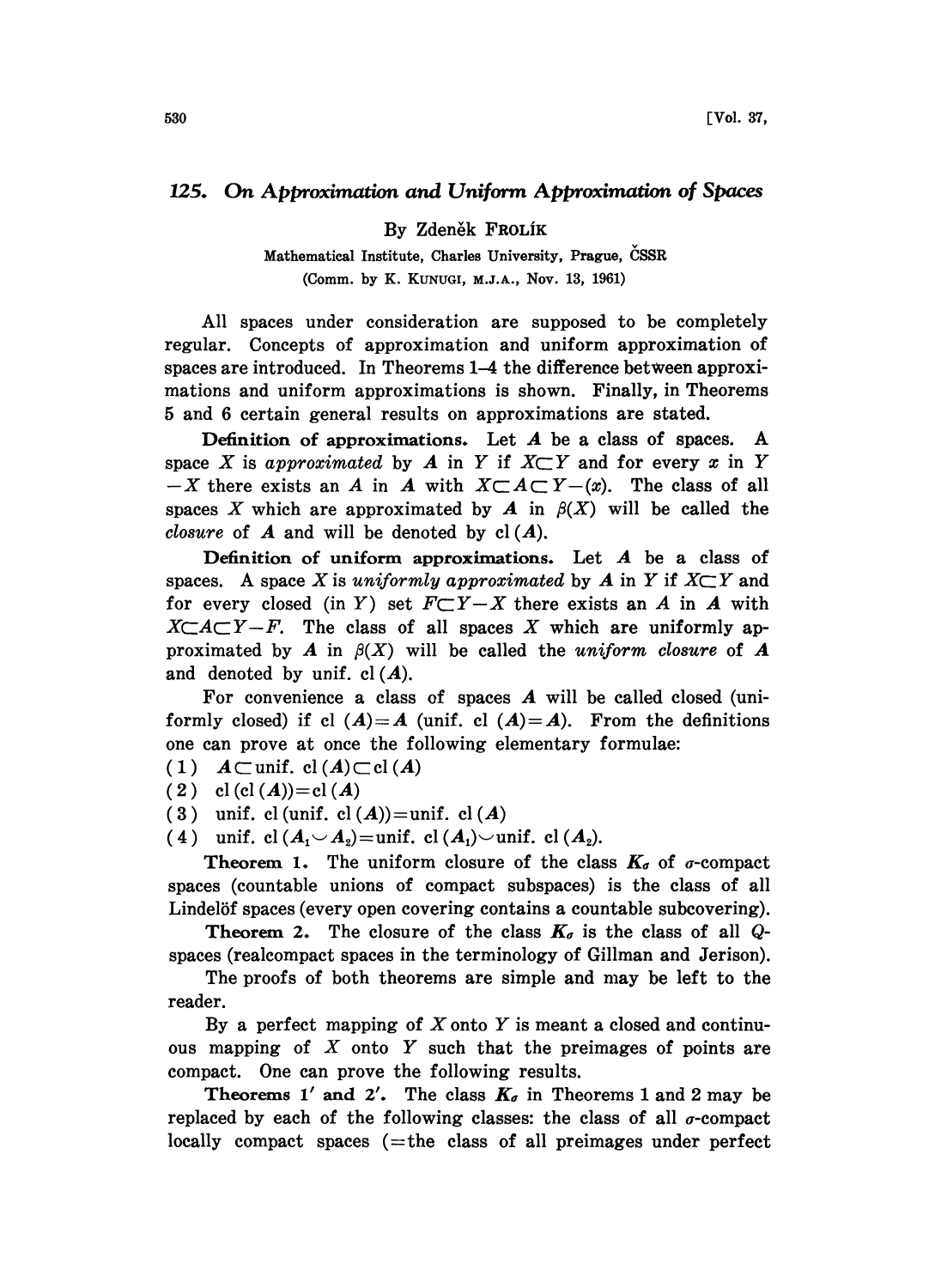mappings of open subspaces of the space of all real numbers), the class of all preimages under perfect mappings of complete metrizable spaces.

Let us recall that a space X is said to be topologically complete in the sense of Dieudonné if there exists a complete uniform structure in  $X$  generating the topology of  $X$ , or equivalently, if the finest uniformity of the space  $X$  is complete. A space  $X$  is said to be topologically complete in the sense of E. Cech if X is a  $G_i$  in  $\beta(X)$ , or equivalently, if X is a  $G<sub>s</sub>$  is some (it follows, in any) compactification of X. (For further information see  $\lceil 2 \rceil$ .)

Theorem 3. The closure of the class of all preimages under perfect mappings of complete metrizable spaces is the class of all topologically complete spaces in the sense of Dieudonné.

Theorem 4. The uniform closure of the class of all preimages under perfect mappings of complete metrizable spaces is the class of all paracompact spaces.

Let us note that a space  $X$  is the preimage under a perfect mapping of a complete metrizable space if and only if  $X$  is paracompact and topologically complete in the sense of E. Cech (for proof see  $\lceil 1 \rceil$ ).

Theorem 4 is a new formulation of Theorem 4 of  $\lceil 1 \rceil$ . The proof of Theorem 3 follows from the following:

If  $\varphi$  is a pseudometric on a space X then there exists a metric space  $(X_{\varphi}, \varphi_A)$  and a continuous mapping  $f_{\varphi}$  of X onto  $X_{\varphi}$  such that

## $\varphi_A(f_\nu(x), f_\nu(y)) = \varphi(x, y).$

There exists a perfect mapping  $g_{\varphi}$  of a subspace  $Y_{\varphi}$  of  $\beta(X)$  onto the completion  $(X^*_r, \varphi^*_\Lambda)$  of  $(X_r, \varphi_\Lambda)$ . Of course,  $g_r$  is the restriction of the Cech-Stone mapping h of  $\beta(X)$  onto  $\beta(X^*)$  to  $h^{-1}[X^*]$ . Now let F be a maximal family of subsets of  $X$  with the finite intersection property which is a Cauchy family with respect to the finest uniformity of  $X$ . In particular,  $F$  is a Cauchy family with respect to every pseudometric  $\varphi$  in X, and consequently, the intersection of closures in  $\beta(X)$  of sets from F is a one-point set contained in the intersection of all  $Y_{\varphi}$ . If x is in the intersection of all  $Y_{\varphi}$  and if **B** is the family consisting of all neighborhoods of x in  $\beta(X)$ , then the family of all  $X \cap B$ ,  $B \in \mathbf{B}$ , is a Cauchy family with respect to the finest uniformity of X.

Further Examples. The class of all  $m$ -Lindelöf spaces  $(m \text{ being})$ an infinite cardinal number) is the uniform closure of the class of all spaces which are unions of  $m$  their compact subspaces. The class of all normal spaces is uniformly closed but not closed.

Now we shall state two general theorems.

**Theorem 5.** Let  $A$  be a class of spaces such that the preimages